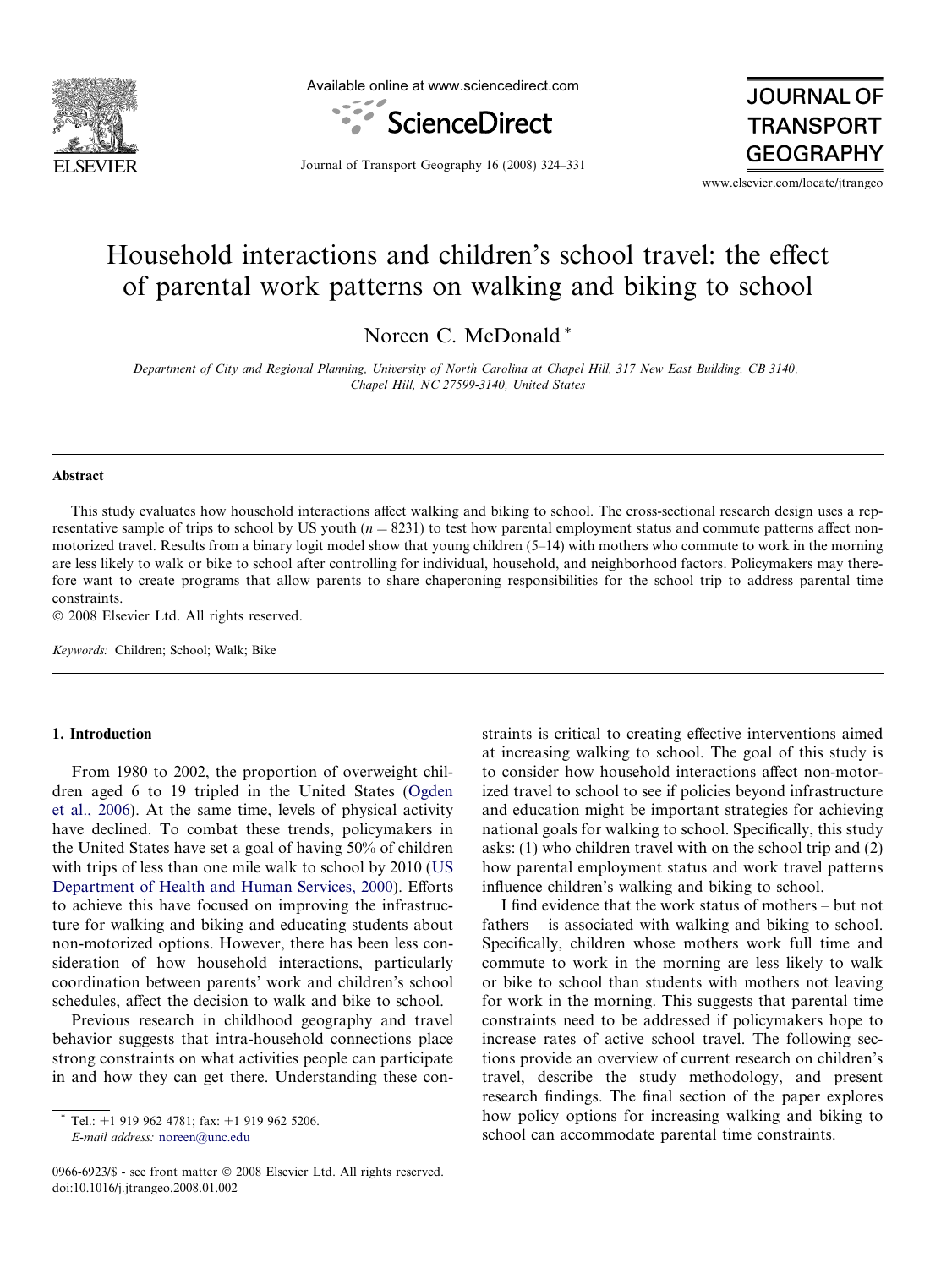## 2. Children's travel

Rates of walking to school vary widely across the globe. Less than 15% of US schoolchildren walked or biked to school in 2001 ([Martin and Carlson, 2005](#page-6-0)). This compares with a walking rate of approximately 50% for British children in 1999–2001 and 27% of children in Melbourne, Australia in 1993–1996 ([Ampt, 1996; Pooley et al., 2005](#page-6-0)). There have been well-documented declines in walking to school in the United States and the United Kingdom in recent decades ([McDonald, 2007; Pooley et al., 2005](#page-6-0)).

Part of the decline in walking to school may be related to an overall decrease in children's independent spatial mobility. In their seminal study, [Hillman et al. \(1990\)](#page-6-0) showed that English schoolchildren had less travel freedom in 1990 than in 1971. In 1970, 94% of 10 and 11 year old British children were allowed to walk to school unaccompanied by an adult [\(Hillman et al., 1990](#page-6-0)). By 1990 the number was 54% and in 1998 the number was 47% [\(O'Brien](#page-6-0) [et al., 2000](#page-6-0)). This suggests that parents are changing their definition of when it is safe to let a child walk to school unaccompanied.

Other studies have also found a decline in independent travel, but have shown that context moderates the effects. [O'Brien et al. \(2000\)](#page-6-0) found that children's freedom was higher in a lower-density new town than London. Similarly, [Kytta \(1997\)](#page-6-0) showed that Finnish children in rural areas had more travel freedom than peers in a city and small town.

This decrease in travel freedom may be associated with parental concerns about traffic dangers and the risk of abduction or harassment ([Beuret and Camara, 1998; diGi](#page-6-0)[useppi et al., 1998; Martin and Carlson, 2005; Surface](#page-6-0) [Transportation Policy Project, Transportation and Land](#page-6-0) [Use Coalition, & Latino Issue Forum, 2003; Tranter,](#page-6-0) [1996](#page-6-0)). Parents of younger children (5–11 years) may be most concerned with these issues. For example, over 40% of the parents of primary school-aged children reported that their children faced traffic obstacles; closer to 30% of parents of older children listed this as a barrier [\(Dellinger,](#page-6-0) [2002](#page-6-0)). Geographers have noted that safety concerns have led parents to limit the time children spend playing in public spaces, and the safety-imposed restrictions are more severe for girls than boys [\(Valentine, 1997b](#page-7-0)).

Walking rates for children are also affected by individual-level factors, particularly age and sex. Girls are less likely to walk than boys are with the differences being most prominent at younger ages [\(Evenson et al., 2003; McMillan](#page-6-0) [et al., 2006; O'Brien et al., 2000](#page-6-0)) and in suburban areas ([Vliet, 1983](#page-7-0)). Household factors such as car ownership affect mode choice ([Bradshaw and Atkins, 1996; diGi](#page-6-0)[useppi et al., 1998\)](#page-6-0). The built environment appears to exert a small, but significant, effect on walking to school. In a study of Oregon middle schools, [Schlossberg et al. \(2006\)](#page-6-0) found that urban form – as measured by higher intersection densities and lower proportions of dead-ends – was associated with walking to school. [McMillan's \(2007\)](#page-6-0) study of California elementary students found a modest relationship between urban form and walking. [Boarnet et al. \(2005\)](#page-6-0) and [Staunton et al. \(2003\)](#page-6-0) have shown that changes in the built environment, such as sidewalk and street crossing improvements, can make students more likely to walk to school. Analyses of walking by youths aged 5–18 in the Atlanta region found that the effect of urban form factors such as intersection density, residential density, and mixed land uses on walking was moderated by household vehicle access and income ([Kerr et al., 2007\)](#page-6-0). In that study, youth from families with more vehicle access and higher incomes exhibited stronger associations between walking and urban form.

## 2.1. Household interactions

Analyses of travel suggest the presence of children has a strong effect on adult travel patterns. [Jones \(1979\)](#page-6-0) showed that a small change in school starting time affected the travel patterns of every household member. [Rosenbloom](#page-6-0) [\(1987\)](#page-6-0) found that the presence of children had a stronger effect on maternal, as opposed to paternal, travel behavior. More recently, modelers have attempted to use household interactions to predict activity scheduling and tripmaking (see Transportation 32(5) for a review of current intrahousehold modeling efforts). Travel models that incorporate household interactions have shown that the presence of children affects adult activity and travel scheduling ([Gli](#page-6-0)[ebe and Koppelman, 2005](#page-6-0)). While this research confirms that household interactions are important to understanding travel behavior, the computational intensity of the models has often led to a focus on adult behavior or a limited set of activities.

An exception to this is the work of [Vovsha and Petersen](#page-7-0) [\(2005\)](#page-7-0) and [Yarlagadda and Srinivasan \(2007\).](#page-7-0) Using data from Atlanta, [Vovsha and Petersen \(2005\)](#page-7-0) found that 40% of children are escorted on the way to school and 35% on the way home and household females were most likely to escort children. They found that having a school within walking distance did not reduce demand for escorting in the morning (although it did in the afternoon). However, their analysis only considered automobile trips. [Yarlagadda and Srinivasan \(2007\)](#page-7-0), in a sample of San Francisco Bay Area households, found that mothers traveling to work were less likely to walk their children to school and more likely to drive them. The travel behavior of fathers had less influence.

## 3. Methodology

## 3.1. Design and sample

This study uses a cross-sectional research design to explore the importance of household interactions on children's school travel. Chi-square tests and binary logit models identify the role of household interactions in rates of walking and biking to school for a national sample of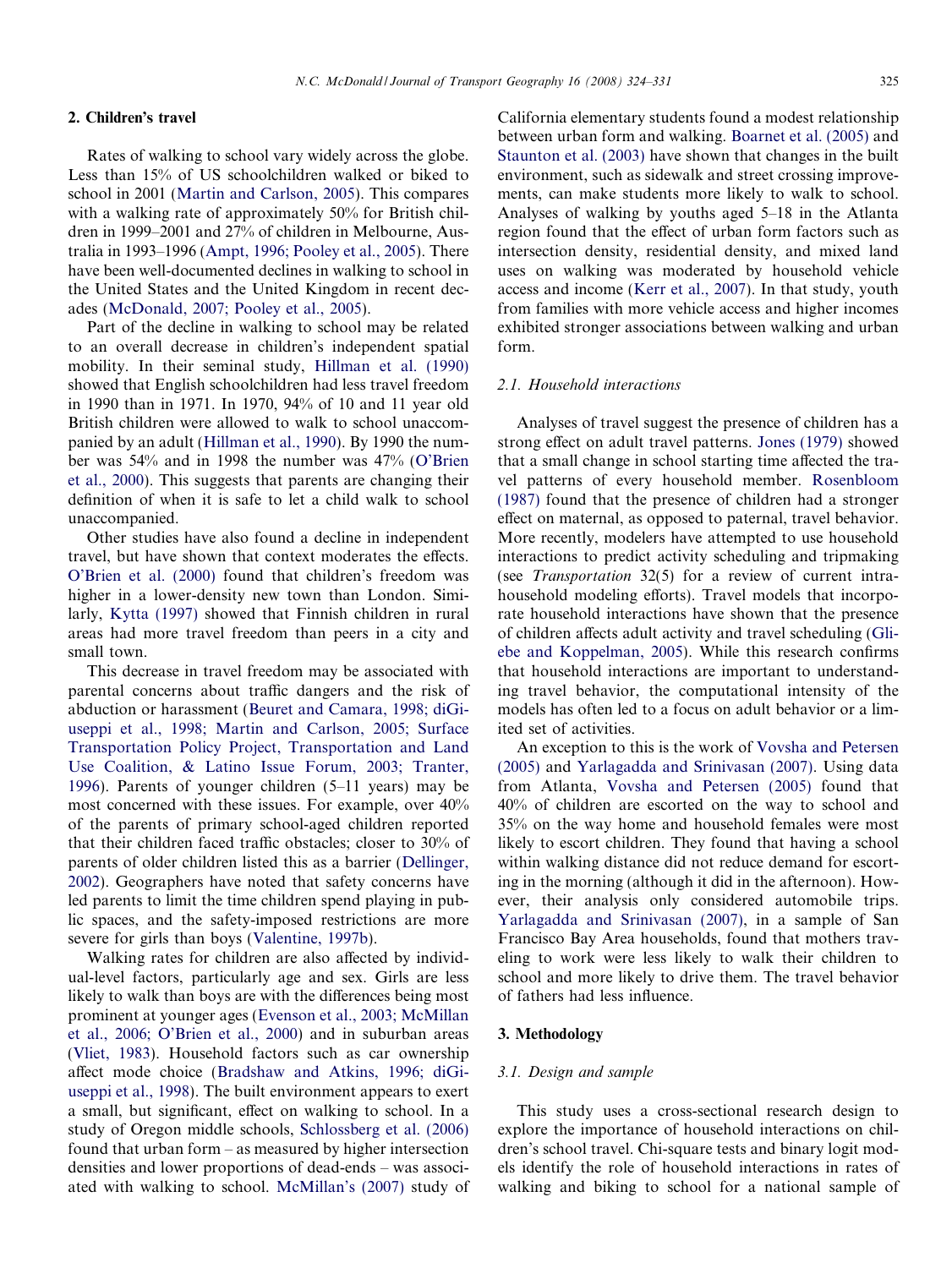US youth. Data for the analysis come from the National Household Travel Survey (NHTS), a population-based, random-digit dial phone and mail survey which captures information on all trips undertaken by household members on a designated survey day as well as socio-demographic information (for complete details of survey design see the NHTS User's Guide ([US Department of Transportation,](#page-7-0) [2004\)](#page-7-0)). The survey, which was collected by contractors to the US Department of Transportation between March 2001 and May 2002, gathered information on 66,000 households in the United States and had a weighted person-level response rate of 34.1%. This analysis focuses on 8231 children between the ages of 5 and 18 who traveled between home and school on the morning of the survey day and for whom complete household socio-demographic information including number of vehicles owned, household size and composition, and household income are available.

# 3.2. Measures

The primary unit of analysis is the child's trip tour between home and school. School destinations were determined by a trip purpose of ''go to school as a student." For each child, we compiled information on their trip to school, household demographics, and neighborhood characteristics. If the survey recorded multiple tours between home and school for a child, only the first tour was used in the analysis.

## 3.2.1. Trip characteristics

Following [Cervero and Duncan \(2003\),](#page-6-0) distance between home and school is the primary measure of the trip. In the 2001 NHTS, distances were self-reported in either blocks or miles. Following [Agrawal and Schimek](#page-6-0) [\(2007\)](#page-6-0) who showed that the standard NHTS coding of short trip distances is inaccurate because many trips of less than a half mile are coded as ''0 miles", I recoded any trip reported as ''0 blocks" to 0.055 miles (based on the NHTS' assumption that a block is 1/9 of a mile) and recoded trips reported as ''0 miles" to 0.25 miles (using the midpoint of the interval from 0 to 0.5 miles). For cases where students made intermediate stops between home and school, trip distance was calculated as the sum of the distance for each unlinked trip between home and school.

# 3.2.2. Individual, household, and neighborhood characteristics

The child's age and sex were the primary measures of individual characteristics. In the NHTS, only the race of the first household respondent – often the mother or father – is recorded. Therefore race and ethnicity were measured at the household level. Information on household income and number of vehicles per licensed driver were also extracted from demographic questions. The DOT contracted with Claritas, Inc. to add a measure of residential density at the block group level. Because this was a national survey, it was impossible to obtain richer measures of local land use.

## 3.2.3. Household interactions

The NHTS gathers information on relationships among all household respondents making it possible to identify mothers and fathers (or primary guardians) for each child. Trip records also indicate which family members were on the trip and whether any non-household members accompanied the child. For definitional purposes, children riding the school bus were classified as traveling with non-household members.

Information on mother and fathers' work status, occupation, education, and distance to work were incorporated into the children's travel records. Data on parents' travel mode to work and time departing for work on survey day were also included using two dummy variables for each parent: mother/father travels to work in am and mother/ father travels to work in pm (reference category: mother/ father not in paid labor force). Mother/father travel to work in am equated to the parent traveling to work before 10 am on the survey day. Data on siblings, including the number of siblings, and ages of oldest and youngest sibling, were also calculated and included in the final dataset.

## 3.3. Analysis

Chi-square analyses were used to examine the relationship between travel mode to school, travel companions for the school trip and mother's work status. Binary logit models of children's non-motorized school travel (defined as walking or biking) were also computed to more directly control for individual, household and neighborhood-level covariates. Variables were included in the final model if they were significant at the 90% level or if there was a strong theoretical reason for keeping them in the model. Separate models were estimated for elementary and middle school students (ages 5–14) and high school students (ages 15–18) due to expected behavioral differences [\(Evenson](#page-6-0) [et al., 2003; Hillman et al., 1990](#page-6-0)). Person-level sample weights supplied by the DOT were applied to account for the stratified survey sampling design.

For the binary logit models, only students living within 3 miles of their school (representing 93% of walking and 99% of biking trips to school) were included in the analysis. This criteria, which follows [Cervero and Duncan's \(2003\)](#page-6-0) approach in studying adult walking behavior, ensured only trips which could reasonably be completed by walking or biking were studied. In addition, only children from twoparent households were considered in the binary logit models in order to assess the differential impact of mothers and fathers on children's active school travel. These restrictions reduced the sample size to 4059 students from 2579 households. The presence of siblings in the sample required the use of robust coefficient standard errors to account for correlations in behavior between children from the same household.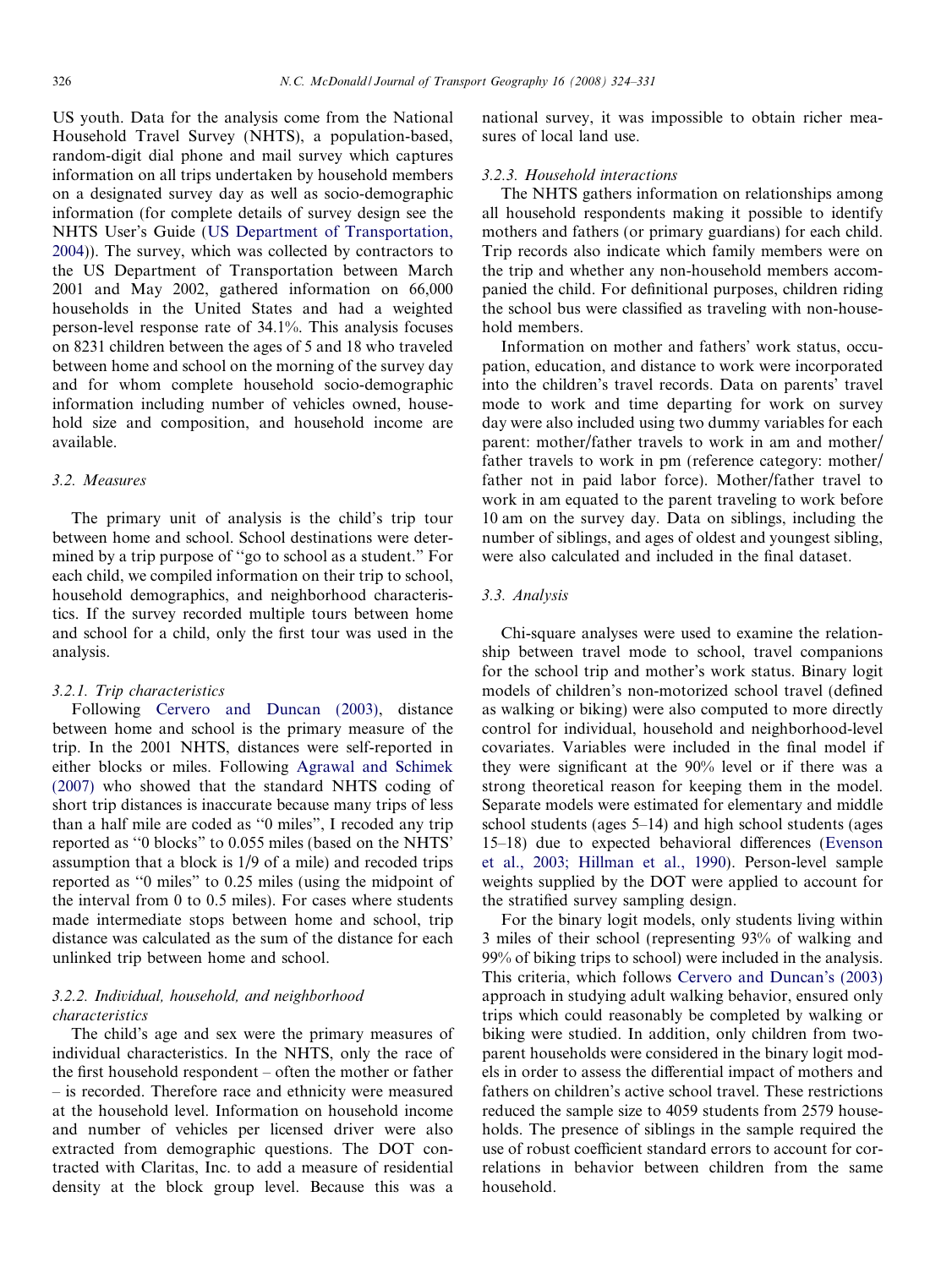## 3.3.1. Interpreting model results

Coefficients from logit models tend to be uninformative at face value; therefore odds ratios, marginal effects, and predicted probabilities are presented. The odds ratio represents how much a 1 unit change in the independent variable will affect the likelihood of walking or biking versus not walking or biking. Marginal effects represent the effect of a 1 unit change in the independent variable on the probability of walking or biking ([Ben-Akiva and Lerman,](#page-6-0) [1985](#page-6-0)). This study reports the average marginal effect by computing effects for each variable at the individual-level and then averaging over the sample. Several authors have shown this is preferable to computing the effects on the 'average individual' because of the non-linear shape of the probability curve ([Ben-Akiva and Lerman, 1985; Train,](#page-6-0) [2003](#page-6-0)). The predicted probability of walking for certain variables of interest, e.g., parental work status, are also presented to give a sense of the absolute effects.

# 4. Results

The students in this sample make 55% of their trips to school via the private automobile; school buses are the other dominant mode, accounting for 31% of trips. Walking accounts for 12.5% of trips; biking represents 0.8%. Modal patterns vary substantially across the country (Fig. 1). Walking rates are highest in the western United States with the Pacific and Mountain census divisions having 18% of students walking to school. The lowest rates of walking,  $1\%$ , were reported in the East South Central division that includes Alabama, Kentucky, Mississippi, Tennessee, Virginia, and West Virginia.

Data on travel companions reveal that students make 11% of school trips by themselves. Within the household, mothers are most likely to be the child's travel companion (30%) and are very likely to drive children to school. Fathers  $(11\%)$  and siblings  $(6\%)$  are also important travel companions. Children make a large portion of trips



Fig. 1. School trip mode choice by census division.



Fig. 2. Children's school trip travel companions (excluding school bus trips). Note: Percentages exclude trips made on the school bus. Does not show the 'other' category that includes trips taken with other household adults, and non-household members.

(40%) with non-household members, generally on the school bus.

The importance of household interactions in mode choice for school trips is strongly moderated by the child's age (Fig. 2). Until children reach driving age, they rely heavily on their mothers. These findings confirm results from earlier studies that showed that mothers had primary responsibility for children's travel [\(Rosenbloom, 1987;](#page-6-0) [Rosenbloom and Burns, 1993](#page-6-0)). Once students reach driving age, they are much more likely to travel by themselves because they have access to automobiles but also because they have permission to travel further on their own ([Hill](#page-6-0)[man et al., 1990; Valentine, 1997b](#page-6-0)). The proportion of trips made with fathers does not vary strongly with age again showing the differences in paternal and maternal travel behavior.

Combining children's travel mode with companionship information shows that mothers drive 27% of children to school; this is second only to the school bus in mode/companionship share (Table 1). Table 1 also reveals that mother's work status strongly influences whether children

School trip mode choice and companionship by mother's work status

|                | Mother employed | Mother homemaker |  |  |  |
|----------------|-----------------|------------------|--|--|--|
| Auto           |                 |                  |  |  |  |
| With mother    | 27.8%           | 27.0%            |  |  |  |
| With father    | 12.2            | 12.1             |  |  |  |
| With sibling   | 4.1             | 2.7              |  |  |  |
| Other          | 14.1            | 11.8             |  |  |  |
| Walk           |                 |                  |  |  |  |
| With mother    | 0.5             | 5.2              |  |  |  |
| With father    | 0.3             | 0.7              |  |  |  |
| With sibling   | 2.2             | 3.6              |  |  |  |
| Other          | 5.8             | 5.8              |  |  |  |
| School bus     | 30.8            | 29.5             |  |  |  |
| Public transit | 1.1             | 1.0              |  |  |  |
| Bike           | 1.0             | 0.6              |  |  |  |
| Total          | 100             | 100              |  |  |  |
| N              | 4618            | 2619             |  |  |  |
|                |                 |                  |  |  |  |

Note: Only includes children from two-parent households. Other includes non-household members and traveling alone.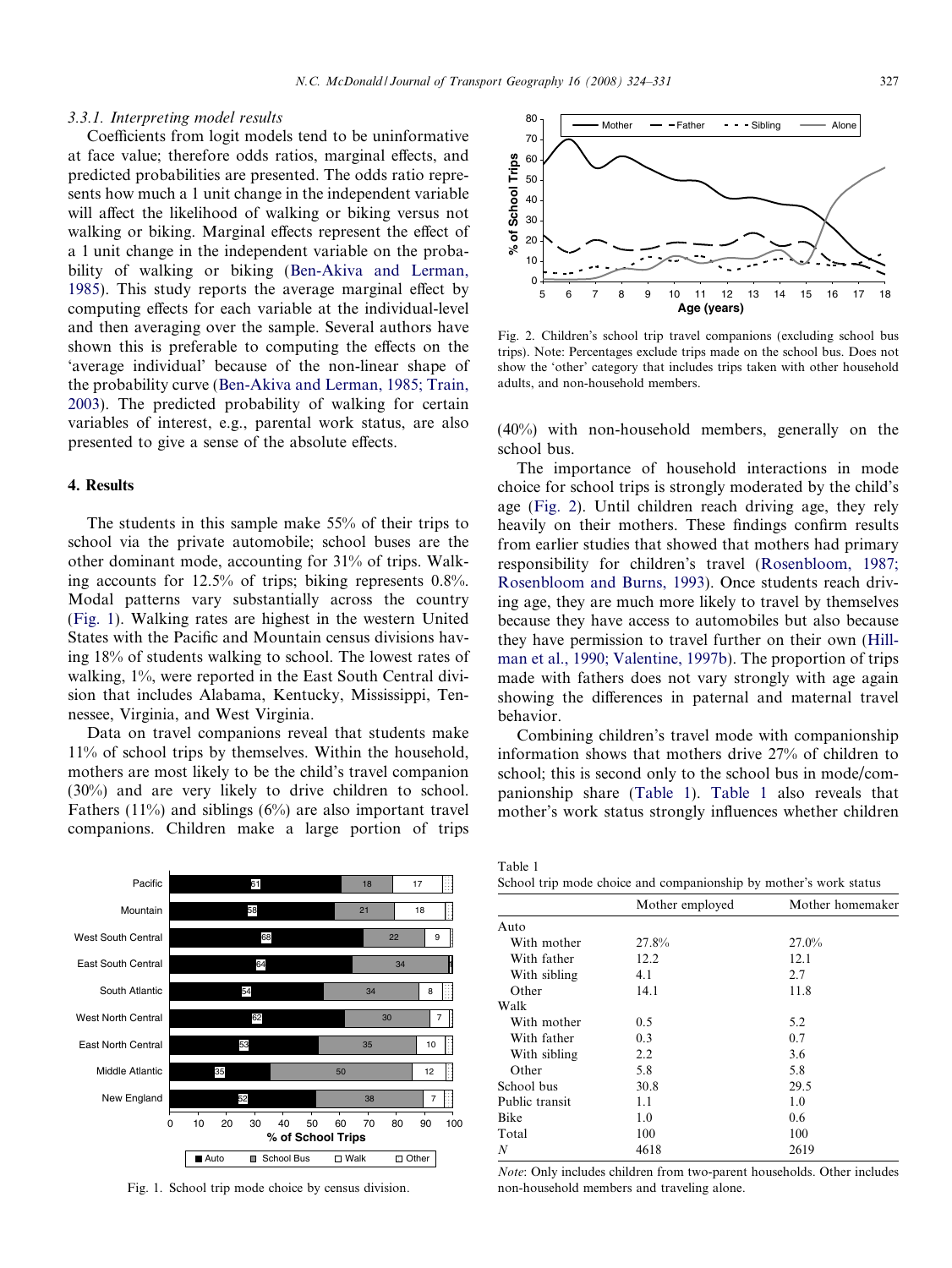walk to school. In two-parent households, children of mothers employed outside the home exhibit different modal choice ( $\chi^2$  = 74.27, df = 5, p < 0.0001) and companionship patterns ( $\chi^2$  = 39.89, df = 4,  $p < 0.0001$ ) than children whose mother is a homemaker. Differences in walking rates account for most of the variation in behavior between children whose mothers are at home and those working outside the home. While the overall walking rate differs significantly (8.8% vs. 15.2%,  $\chi^2 = 70.08$ , df = 1, p < 0.0001) between the groups, the most striking difference occurs for walking trips made with mothers. Children of mothers in the paid labor force make 0.5% of their school trips by walking with their mothers, while children whose mothers are at home make 5.2% of trips to school by walking with their mothers ( $\chi^2$  = 158.31, df = 1, p < 0.0001).

# 4.1. Binary logit model

Before considering the effect of household interactions on school travel, it is useful to review the effects of trip, individual, household, and neighborhood factors to see how they correspond to previous research. The models of non-motorized travel to school show that a critical factor in walking to school is trip distance (Table 2). Each mile of distance between home and school decreases the probability of walking or biking to school by 21% points for elementary and middle school students and 14 points for high school students. These findings confirm results from studies in Australia ([Timperio et al., 2006](#page-6-0)), Oregon ([Schlossberg](#page-6-0)

[et al., 2006](#page-6-0)), Florida [\(Ewing and Greene, 2003](#page-6-0)), California [\(McMillan, 2007](#page-6-0)), England [\(Black et al., 2001](#page-6-0)), and the United States [\(McDonald, 2008a](#page-6-0)) which also found distance to be a critical factor.

Holding all other factors constant, walking rates increase by 2% points per year as children age which concurs with the findings of previous research [\(Hillman et al., 1990; Joshi](#page-6-0) [and Maclean, 1995\)](#page-6-0). The effect is only significant in children 5–14. For older students, having a driver's license decreases the probability of active travel by 9% points. Because such a large proportion of older students are licensed this means that the likelihood of walking plateaus or declines during high school. Other individual covariates were also important. For 5–14 year olds, girls were less likely to walk to school with being female decreasing the probability of walking by 5% points. There was no effect of gender for high school students. This finding supports the results of previous studies of gender and school travel in younger children [\(Hillman et al., 1990; McMillan et al., 2006\)](#page-6-0).

The odds of walking to school increase by a factor of 3.2 for Hispanic students aged 5–14. Other minorities are also more likely to walk to school than whites are, but those coefficients are on the margin of statistical significance  $(p = 0.10)$ . In a detailed analysis of the effects of race and ethnicity on active school travel, [McDonald \(2008b\)](#page-6-0) found that racial differences may be best explained by automobile access and household income.

The density of the local neighborhood (defined as the block group) has a significant positive association with

Table 2

Binary logit model coefficients, odds ratios, and marginal effects

|                              | Elementary and middle school (5–14 years old) |                                    |                     |                           | High school $(15-18 \text{ years old})$ |                                    |                     |                           |
|------------------------------|-----------------------------------------------|------------------------------------|---------------------|---------------------------|-----------------------------------------|------------------------------------|---------------------|---------------------------|
|                              | Odds<br>Ratio                                 | $\boldsymbol{p}$<br>(coefficients) | Marginal<br>effects | $p$ (marginal<br>effects) | Odds<br>Ratio                           | $\boldsymbol{p}$<br>(coefficients) | Marginal<br>effects | $p$ (marginal<br>effects) |
| Trip distance (miles)        | 0.10                                          | 0.000                              | $-0.209$            | 0.000                     | 0.05                                    | 0.000                              | $-0.136$            | 0.000                     |
| Age (years)                  | 1.22                                          | 0.000                              | 0.018               | 0.000                     | 1.50                                    | 0.125                              | 0.018               | 0.123                     |
| Female                       | 0.57                                          | 0.014                              | $-0.051$            | 0.013                     | 1.45                                    | 0.442                              | 0.017               | 0.429                     |
| Number of siblings           | 0.96                                          | 0.744                              | $-0.004$            | 0.744                     | 1.46                                    | 0.036                              | 0.017               | 0.035                     |
| Driver's license             |                                               |                                    |                     |                           | 0.14                                    | 0.005                              | $-0.090$            | 0.009                     |
| African-American             | 2.03                                          | 0.098                              | 0.070               | 0.121                     | 0.48                                    | 0.447                              | $-0.029$            | 0.403                     |
| Asian                        | 3.13                                          | 0.098                              | 0.119               | 0.139                     | 2.91                                    | 0.345                              | 0.055               | 0.396                     |
| Latino/hispanic              | 3.23                                          | 0.013                              | 0.124               | 0.030                     | 3.62                                    | 0.211                              | 0.068               | 0.283                     |
| Multi-racial                 | 1.57                                          | 0.236                              | 0.043               | 0.259                     | 2.86                                    | 0.250                              | 0.054               | 0.309                     |
| Vehicles per driver          | 0.92                                          | 0.781                              | $-0.007$            | 0.781                     | 0.56                                    | 0.397                              | $-0.026$            | 0.396                     |
| HH income (\$000)            | 0.99                                          | 0.187                              | 0.000               | 0.184                     | 0.99                                    | 0.592                              | 0.000               | 0.586                     |
| Father travels to work in am | 2.27                                          | 0.064                              | 0.070               | 0.048                     | 1.25                                    | 0.728                              | 0.010               | 0.727                     |
| Father travels to work in pm | 1.79                                          | 0.221                              | 0.055               | 0.242                     | 2.58                                    | 0.309                              | 0.045               | 0.348                     |
| Mother travels to work in am | 0.42                                          | 0.002                              | $-0.077$            | 0.002                     | 1.95                                    | 0.180                              | 0.029               | 0.188                     |
| Mother travels to work in pm | 0.68                                          | 0.196                              | $-0.033$            | 0.180                     | 0.80                                    | 0.742                              | $-0.010$            | 0.736                     |
| Residential density (000)    | 1.02                                          | 0.031                              | 0.002               | 0.027                     | 1.05                                    | 0.002                              | 0.002               | 0.002                     |
| Constant                     | 0.83                                          | 0.853                              |                     |                           | 0.03                                    | 0.400                              |                     |                           |
| $\boldsymbol{N}$             | 3212                                          |                                    |                     |                           | 847                                     |                                    |                     |                           |
| LL                           | $-988.06$                                     |                                    |                     |                           | $-150.38$                               |                                    |                     |                           |
| $\chi$ 2                     | 160.50                                        | 126.62                             |                     |                           |                                         |                                    |                     |                           |
| $Pr(\chi^2)$                 | < 0.001                                       | < 0.001                            |                     |                           |                                         |                                    |                     |                           |
| Pseudo R2                    | 0.410<br>0.552                                |                                    |                     |                           |                                         |                                    |                     |                           |

Note: Sample includes children from two-parent households with trips of less than 3 miles to school. Dummy variables for census region and survey month were included in the models as control variables but are not reported here. Please contact the author if interested. Bold indicates significance at the 95% level.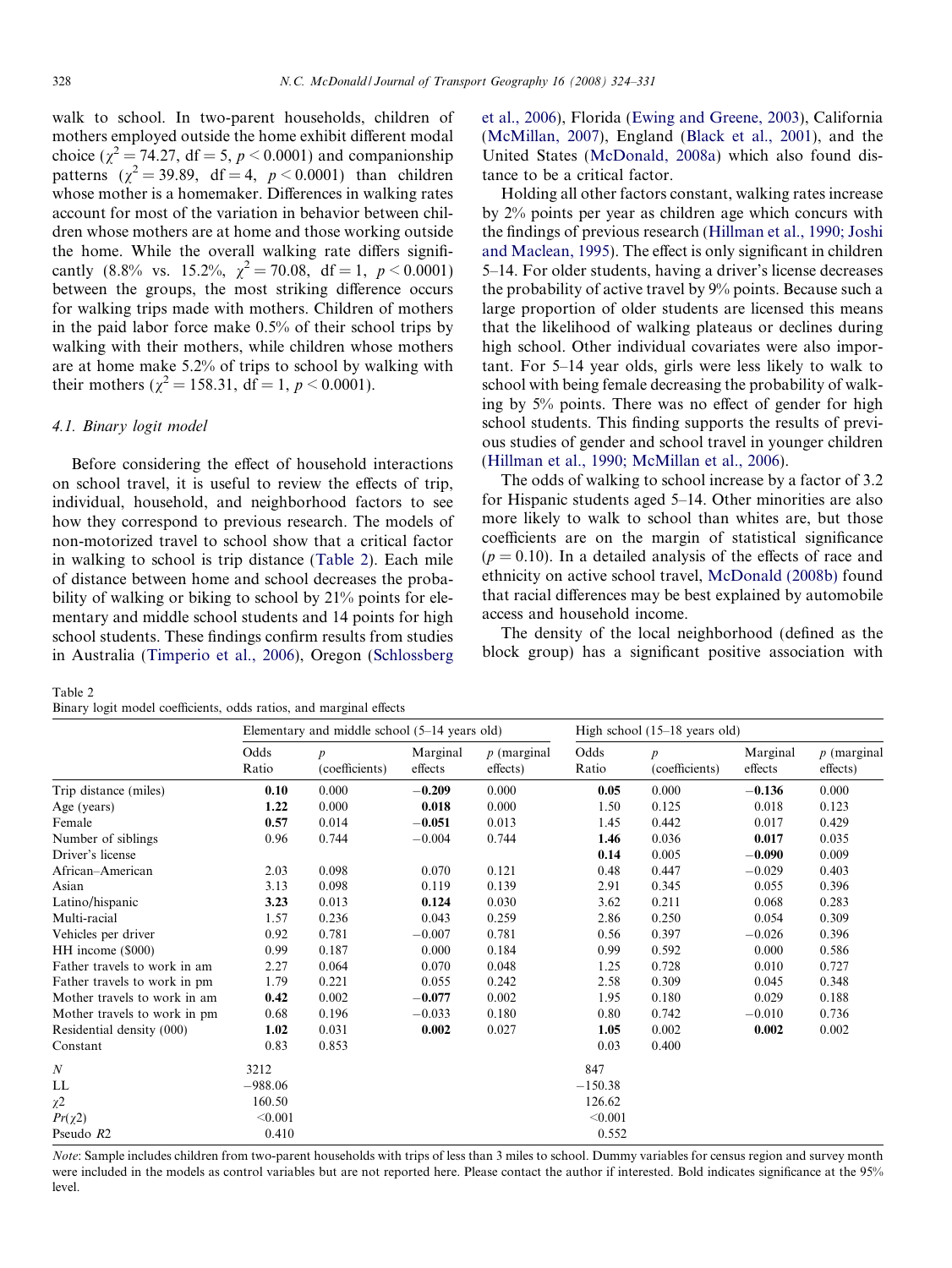active travel for younger and older students. For example the reference person living at New York City-type densities  $(\sim 25,000$  people per square mile) would have a predicted probability of walking or biking to school of 15%; the same person living at Atlanta-like densities  $(\sim)3000$  people per square mile) would have a 11% likelihood of active commuting for the same length trip. This confirms findings in adult travel that density has a modestly positive association with the amount of walking [\(Cervero and Kockelman,](#page-6-0) [1997; Ewing and Cervero, 2001; Lee and Moudon, 2006\)](#page-6-0).

## 4.1.1. Household interactions

The model shows that household interactions are important in the decision to walk to school. Specifically, the probability of younger children walking or biking to school decreases by 8% points when their mother commuted to work in the morning. In contrast, high school students were more likely to use active modes when their mothers went to work although the effect was not statistically significant. Children of mothers who held jobs outside the home but did not leave for work in the mornings did not experience a statistically effect on their active travel.

The work and travel behavior of fathers had a less significant impact on students' use of active modes for school travel in either model. For elementary and middle school students, having a father that travels to work in the morning increases the likelihood of walking to school by 7% points, but the estimated coefficient is at the edge of statistical significance ( $p = 0.06$ ). It is not clear from theory or other empirical evidence why this is the case.

These findings suggest that mothers traveling to work in the morning find it more convenient to drop younger children at school on their way to work rather than walking with them. [McMillan \(2007\)](#page-6-0) in a survey of elementary school primary caregivers found that the convenience of driving for parents decreased walking and biking to school. Data from the United Kingdom also showed that convenience was a primary reason for dropping children at school [\(Bradshaw, 1995; Joshi and Maclean, 1995](#page-6-0)). Considering over 90% of work trips are made by auto and there are 1.06 cars per licensed driver in this country ([Hu and](#page-6-0) [Reuscher, 2004\)](#page-6-0), it is not surprising younger children are less likely to walk when their mothers have to get to work. The data also show that the mother's work trip had either no effect or actually increased non-motorized travel for older children. This finding reflects the increased independence of high school students and the importance of driving. It seems likely that a mother who drives to work makes it less likely that a vehicle will be available for the teen; this requires them to find an alternate means of getting to school.

To better understand how the mother's commute affects children's behavior, Fig. 3 shows the probability of walking or biking to school for trips of different distances when the mother travels to work in the morning, the mother commutes to work in the afternoon, or the mother is not in the paid labor force. All other factors are held at their



Fig. 3. Predicted probability of active travel to school by mother's work and commute status for elementary and middle school students.

mean. The graphs demonstrate that elementary and middle school students with mothers who leave for work in the morning ("AM Commuters") have the lowest probability of non-motorized travel.

Having siblings is associated with higher rates of walking and biking for high school students, but there is no significant effect for elementary students. Our original hypothesis was that children with more siblings would be more likely to walk and bike across all ages. The data do not support this hypothesis that may reflect the declining importance of the sibling caretaker in today's middle-class families [\(Valentine, 1997a\)](#page-7-0).

# 5. Conclusions

This study shows that across the United States: (1) household interactions are important because children make nearly half of their school trips with a family member and (2) the commute patterns of the mother is significantly associated with walking and biking to school for children aged 5–14. These finding extend previous research showing mothers often have primary responsibility for children's travel [\(Raux and Rosenbloom, 1986; Rosenbloom, 1987;](#page-6-0) [Rosenbloom and Burns, 1993](#page-6-0)) and that parental convenience is an important criteria for mode choice [\(Bradshaw,](#page-6-0) [1995; Joshi and Maclean, 1995; McMillan, 2007\)](#page-6-0).

The implication of these findings is that policymakers and advocates wishing to increase pedestrianism among youth need to consider options that address parental time constraints. Current policies designed to increase active commuting to school, e.g. SR2S, focus on engineering improvements to increase safety along the route to school. While this is certainly a necessary step, it may not be sufficient to increase walking rates. SR2S programs may be more effective when they couple engineering and safety improvements with programs that reduce the need for parents to accompany their children to school. One program that may accomplish this is the walking school bus where parents share responsibility for taking a group of children from their neighborhood to the school ([Martin and Carl-](#page-6-0)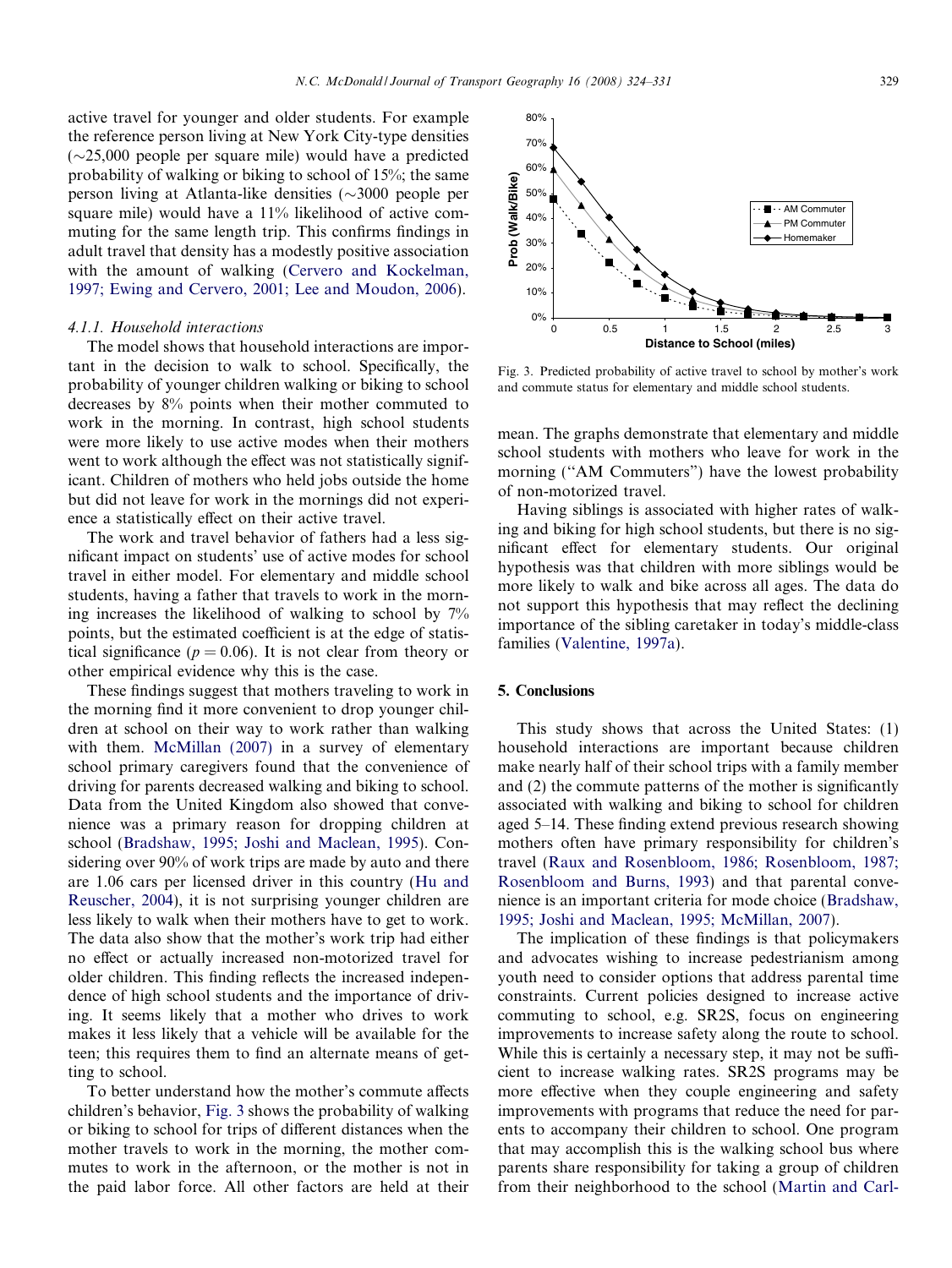<span id="page-6-0"></span>son, 2005). By taking turns escorting children to school, parents are able to minimize the required time. Several areas have embraced this program (although some schools have noted liability concerns (Baker, 2004)). However, walking school buses do little to increase children's independent mobility (Kearns et al., 2003).

# References

- Agrawal, A., Schimek, P., 2007. Extent and correlates of walking. Transportation Research D 12 (8), 548–563.
- Ampt, E., 1996. The travel of children in perspective: their exposure to the risk of accident. In: Hensher, D., King, J., Oun, T.H. (Eds.), Proceedings of the Seventh World Conference on Transport Research, vol. I. Pergamon Press, Oxford, pp. 343–356.
- Baker, L., 2004. Walk to school, yes, but don't forget your lawyer. salon.com.
- Ben-Akiva, M., Lerman, S., 1985. Discrete choice analysis: theory and application to travel demand. The MIT Press, Cambridge, Massachusetts.
- Beuret, K., Camara, P., 1998. Walking six miles a day no way! In: European Transport Conference, Proceedings of Seminars J&K Traffic Management and Road Safety, 14–18 September 1998.
- Black, C., Collins, A., Snell, M., 2001. Encouraging walking: the case of journey-to-school trips in compact urban areas. Urban Studies 38 (7), 1121–1141.
- Boarnet, M., Anderson, C., Day, K., McMillan, T., Alfonzo, M., 2005. Evaluation of the California safe routes to school legislation: urban form changes and children's active transportation to school. American Journal of Preventive Medicine 28 (2S2), 134–140.
- Bradshaw, R., 1995. Why do parents drive their children to school? Traffic Engineering and Control 36 (1), 16–19.
- Bradshaw, R., Atkins, S., 1996. The use of public transport for school journeys in London. In: Proceedings of Seminar F: Public Transport Planning and Operations, 2–6 September 1996.
- Cervero, R., Duncan, M., 2003. Walking, bicycling, and urban landscapes: evidence from the San Francisco bay area. American Journal of Public Health 93 (9), 1478–1483.
- Cervero, R., Kockelman, K., 1997. Travel demand and the 3Ds: density, diversity, and design. Transportation Research D 2 (3), 199–219.
- Dellinger, A.M., 2002. Barriers to children walking and biking to school United states, 1999. MMWR Morbidity and Mortality Weekly Report 51 (32).
- diGiuseppi, C., Roberts, I., Li, L., Allen, D., 1998. Determinants of car travel on daily journeys to school: cross sectional survey of primary school children. British Medical Journal 316, 1426–1428.
- Evenson, K., Huston, S., McMillen, B., Bors, P., Ward, D., 2003. Statewide prevalence and correlates of walking and biking to school. Archives of Pediatric and Adolescent Medicine 157, 887–892.
- Ewing, R., Cervero, R., 2001. Travel and the built environment: a synthesis. Transportation Research Record 1780, 87.
- Ewing, R., Greene, W., 2003. Travel and Environmental Implications of School Siting. US Environmental Protection Agency, Washington, DC.
- Gliebe, J.P., Koppelman, F.S., 2005. Modeling household activity–travel interactions as parallel constrained choices. Transportation 32 (5), 449–471.
- Hillman, M., Adams, J., Whitelegg, J., 1990. One False Move ...: A Study of Children's Independent Mobility. Policy Studies Institute, London.
- Hu, P., Reuscher, T., 2004. 2001 NHTS Summary of Travel Trends, Washington, DC.
- Jones, P., 1979. 'HATS': a technique for investigating household decisions. Environment and Planning A 11, 59–70.
- Joshi, M.S., Maclean, M., 1995. Parental attitudes to children's journeys to school. World Transportation Policy and Practice 1 (4), 29– 36.
- Kearns, R.A., Collins, D.C.A., Neuwelt, P.M., 2003. The walking school bus: extending children's geographies? Area 35 (3), 285–292.
- Kerr, J., Frank, L.D., Sallis, J.F., Chapman, J., 2007. Urban form correlates of pedestrian travel in youth: differences by gender, raceethnicity and household attributes. Transportation Research D 12, 177–182.
- Kytta, M., 1997. Children's independent mobility in urban, small town, and rural environments. In: Camstra, R. (Ed.), Growing up in a Changing Urban Landscape. Van Gorcum, Assen, The Netherlands, pp. 41–52.
- Lee, C., Moudon, A.V., 2006. The  $3Ds + R$ : quantifying land use and urban form correlates of walking. Transportation Research D 11, 204– 215.
- Martin, S., Carlson, S., 2005. Barriers to children walking to or from school – United States, 2004. MMWR Morbidity & Mortality Weekly Report 54, 949–952.
- McDonald, N., 2007. Active transportation to school: trends among US schoolchildren, 1969–2001. American Journal of Preventive Medicine 32 (6), 509–516.
- McDonald, N., 2008a. Children's mode choice for the school trip: the role of distance and school location in walking to school. Transportation 35, 23–35.
- McDonald, N., 2008b. Critical factors for active transportation to school among low-income and minority students: Evidence from the 2001 National Household Travel Survey. American Journal of Preventive Medicine 34 (4).
- McMillan, T., 2007. The relative influence of urban form on a child's travel mode to school. Transportation Research A 41, 69–79.
- McMillan, T., Day, K., Boarnet, M., Alfonzo, M., Anderson, C., 2006. Johnny walks to school- does Jane? sex differences in children's active travel to school. Children, Youth and Environments 16 (1), 75– 89.
- O'Brien, M., Jones, D., Sloan, D., Rustin, M., 2000. Children's independent spatial mobility in the urban public realm. Childhood 7 (3), 257– 277.
- Ogden, C.L., Carroll, M.D., Curtin, L.R., McDowell, M.A., Tabak, C.J., Flegal, K.M., 2006. Prevalence of overweight and obesity in the United States, 1999–2004. JAMA: The Journal of the American Medical Association 295 (13), 1549–1555.
- Pooley, C.G., Turnbull, J., Adams, M., 2005. The journey to school in Britain since the 1940s: continuity and change. Area 37 (1), 43–53.
- Raux, C., Rosenbloom, S., 1986. Employment, Childcare and Travel Behavior: France, the Netherlands, the United States Behavioral Research for Transport Policy. VNU Science Press, Utrecht, Netherlands, pp. 363–380.
- Rosenbloom, S., 1987. The impact of growing children on their parents' travel behavior: a comparative analysis. Transportation Research Record 1135, 17–25.
- Rosenbloom, S., Burns, E., 1993. Gender differences in commuter travel in Tucson: implications for travel demand management programs. Transportation Research Record 1404, 82–90.
- Schlossberg, M., Greene, J., Paulsen, P., Johnson, B., Parker, B., 2006. School trips: effects of urban form and distance on travel mode. Journal of the American Planning Association 72 (3), 337–346.
- Staunton, C.E., Hubsmith, D., Kallins, W., 2003. Promoting safe walking and biking to school: the Marin County success story. American Journal of Public Health 93 (9), 1431–1434.
- Surface Transportation Policy Project, Transportation and Land Use Coalition, & Latino Issue Forum, 2003. Can't get there from here: the declining independent mobility of California's children and youth.
- Timperio, A., Ball, K., Salmon, J., Roberts, R., Giles-Corti, B., Simmons, D., et al., 2006. Personal, family, social, and environmental correlates of active commuting to school. American Journal of Preventive Medicine 30 (1), 45–51.
- Train, K., 2003. Discrete Choice Models with Simulation. Cambridge University Press, New York.
- Tranter, P.J., 1996. Children's independent mobility and urban form in Australasian, English and German cities. In: Hensher, D., King, J.,